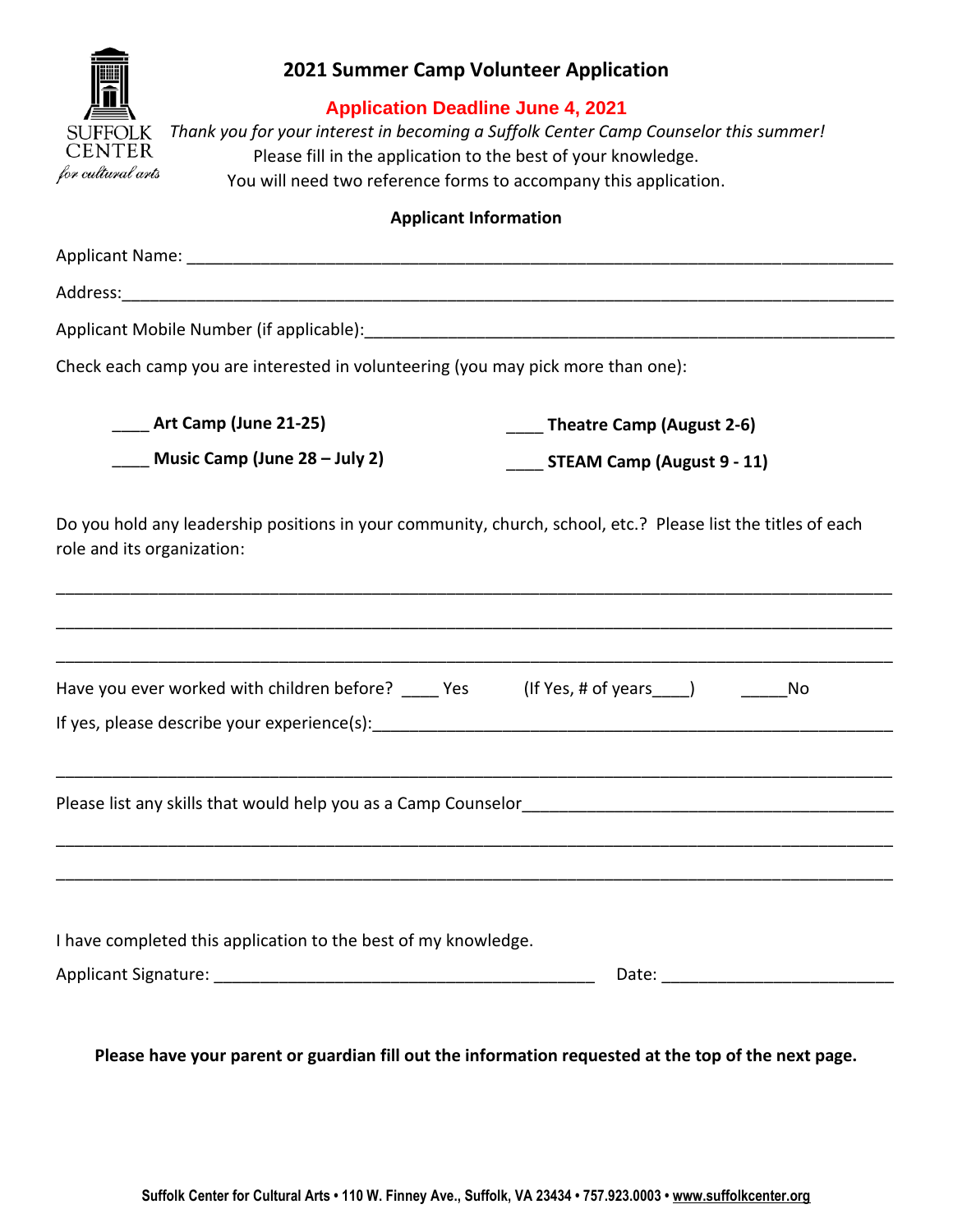

## **2021 Summer Camp Volunteer Application**

**Parent/Guardian Information**

| Name of Parent or Guardian:          |
|--------------------------------------|
| Phone Number of Parent or Guardian:  |
| Email Address of Parent or Guardian: |
|                                      |

\_\_\_\_\_(initial) I agree to drop off my Camp Counselor each day by 8:15am & pick him/her up by 4:45pm.

**PLEASE NOTE:** All Camp Volunteers, 18 years of age or older, will have to undergo a Security Background Check. If you are 18 years of age or older, please complete the AUTHORIZATION TO RELEASE INFORMATION found at the end of this Application. If you are 18 years of age or older and do not submit the AUTHORIZATION TO RELEASE INFORMATION along with this Application, your Application will not be considered.

I have reviewed this application and certify all information to be correct.

Signature of Parent or Guardian Date Date

# **Recommendation Instructions:**

\_\_\_\_\_\_\_\_\_\_\_\_\_\_\_\_\_\_\_\_\_\_\_\_\_\_\_\_\_\_\_\_\_\_\_\_\_\_\_\_\_\_\_\_\_\_\_\_\_\_\_\_\_ \_\_\_\_\_\_\_\_\_\_\_\_\_\_\_\_\_\_\_\_\_\_\_\_\_\_\_\_\_\_\_\_\_\_\_

**Application Deadline June 4, 2021**

# **Please complete this application and return to the applicant in time for him/her to submit with their application.**

You will need **2 Recommendation Forms** to accompany your application. Fill out your name at the top and give to two people who are providing your recommendation. Forms may be completed by any two nonrelatives who are a: School counselor, homeroom teacher, subject teacher, principal, vice principal, coach, troop leader, employer, minister, or other professionals.

### *Questions?*

**Email:** rick.byrd@suffolkcenter.org or **Call:** 757-923-0003 Ext. 107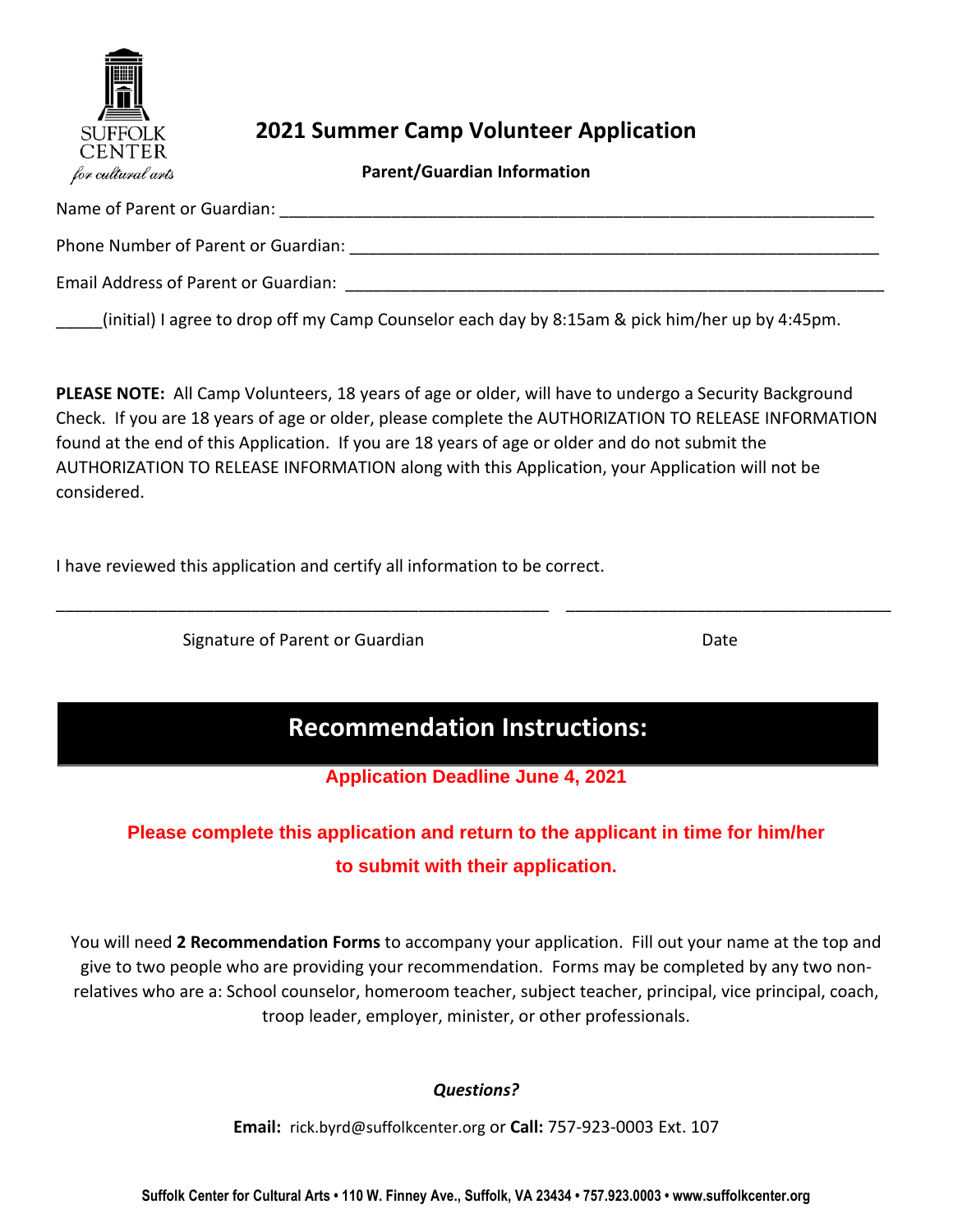

### **VOLUNTEER RECOMMENDATION** *(CONFIDENTIAL)* **Application Deadline June 4, 2021**

Volunteer Applicant's Name:

The person named above has applied for a volunteer position with the Suffolk Center for Cultural Arts. SCCA offers students volunteer opportunities to work closely with children ages 6 to 13 as a Camp Counselor. It will help us a great deal if you would carefully answer the following questions to the best of your knowledge **and return this form to the applicant in a sealed and initialed envelope** as soon as possible.

| 1. How does the applicant generally get along with others?<br>_____ Very Well _____ Well ______ Average _____ Little ______ Very Little                                                                                                                                           |  |
|-----------------------------------------------------------------------------------------------------------------------------------------------------------------------------------------------------------------------------------------------------------------------------------|--|
| 2. Have you observed the applicant interact with children? $\Box$ Yes $\Box$ No<br>If Yes, how would you characterize his/her ability to interact with children? (Please check all that apply)<br>____ Friendly _____ Engaging ______ Impatient ____ Inconsistent ____ Dependable |  |
| ____ Well-liked _____ Flexible ______ Understanding<br>_____ Creative ______ Caring                                                                                                                                                                                               |  |

3. Please check the appropriate box for each category:

|                        | Poor | Fair | Good | Excellent | Unknown |
|------------------------|------|------|------|-----------|---------|
| Attendance/Punctuality |      |      |      |           |         |
| Dependability          |      |      |      |           |         |
| Personal Appearance    |      |      |      |           |         |
| Responsibility         |      |      |      |           |         |
| Integrity/Honesty      |      |      |      |           |         |
| Grades                 |      |      |      |           |         |
| Commitment             |      |      |      |           |         |

#### 4. Please check one:

- I would strongly recommend this applicant for volunteer work.
- \_\_\_\_ I would recommend this applicant for volunteer work.
- \_\_\_\_ I would recommend this applicant with reservations.
- \_\_\_\_ I would not recommend this applicant.

Signature \_\_\_\_\_\_\_\_\_\_\_\_\_\_\_\_\_\_\_\_\_\_\_\_\_\_\_\_\_\_\_\_\_\_\_\_\_\_\_\_\_\_\_\_\_\_\_\_\_\_ Date \_\_\_\_\_\_\_\_\_\_\_\_\_\_\_\_\_\_\_\_\_\_\_\_\_\_\_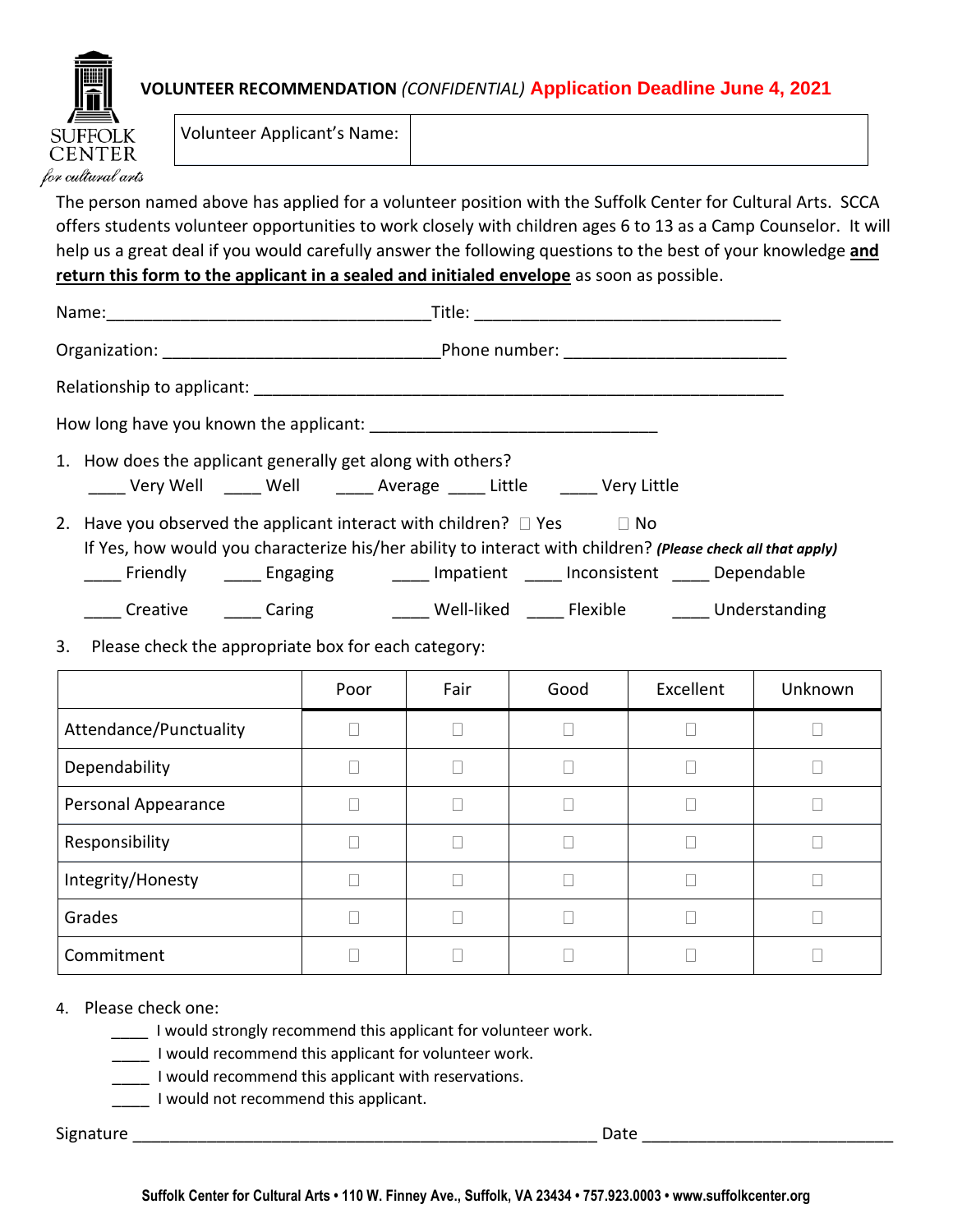

Volunteer Applicant's Name:

The person named above has applied for a volunteer position with the Suffolk Center for Cultural Arts. SCCA offers students volunteer opportunities to work closely with children ages 6 to 13 as a Camp Counselor. It will help us a great deal if you would carefully answer the following questions to the best of your knowledge **and return this form to the applicant in a sealed and initialed envelope** as soon as possible.

| 1. How does the applicant generally get along with others?<br>____ Very Well _____ Well ______ Average _____ Little __ ____ Very Little                                                                                                                                                      |      |      |      |           |         |
|----------------------------------------------------------------------------------------------------------------------------------------------------------------------------------------------------------------------------------------------------------------------------------------------|------|------|------|-----------|---------|
| 3. Have you observed the applicant interact with children? $\Box$ Yes $\Box$ No<br>If Yes, how would you characterize his/her ability to interact with children? (Please check all that apply)<br>____ Friendly    _____ Engaging      _____ Impatient  _____ Inconsistent  _____ Dependable |      |      |      |           |         |
| _____ Creative   _____ Caring      _____ Well-liked  _____ Flexible    _____ Understanding                                                                                                                                                                                                   |      |      |      |           |         |
| Please check the appropriate box for each category:<br>3.                                                                                                                                                                                                                                    |      |      |      |           |         |
|                                                                                                                                                                                                                                                                                              | Poor | Fair | Good | Excellent | Unknown |
| Attendance/Punctuality                                                                                                                                                                                                                                                                       |      |      |      |           |         |
| Dependability                                                                                                                                                                                                                                                                                |      |      |      |           |         |

 $\Box$ 

 $\Box$ 

 $\Box$ 

 $\Box$ 

 $\Box$ 

 $\Box$ 

 $\Box$ 

 $\Box$ 

 $\Box$ 

 $\Box$ 

 $\Box$ 

 $\Box$ 

 $\Box$ 

 $\Box$ 

 $\Box$ 

 $\Box$ 

 $\Box$ 

 $\Box$ 

 $\Box$ 

 $\Box$ 

#### 4. Please check one:

Personal Appearance

Responsibility

**CENTER** for cultural arts

Commitment

Grades

Integrity/Honesty

\_\_\_\_ I would strongly recommend this applicant for volunteer work.

 $\Box$ 

 $\Box$ 

 $\Box$ 

 $\Box$ 

 $\Box$ 

I would recommend this applicant for volunteer work.

I would recommend this applicant with reservations.

I would not recommend this applicant.

Signature **Example 20** and the set of the set of the set of the set of the set of the set of the set of the set of the set of the set of the set of the set of the set of the set of the set of the set of the set of the set